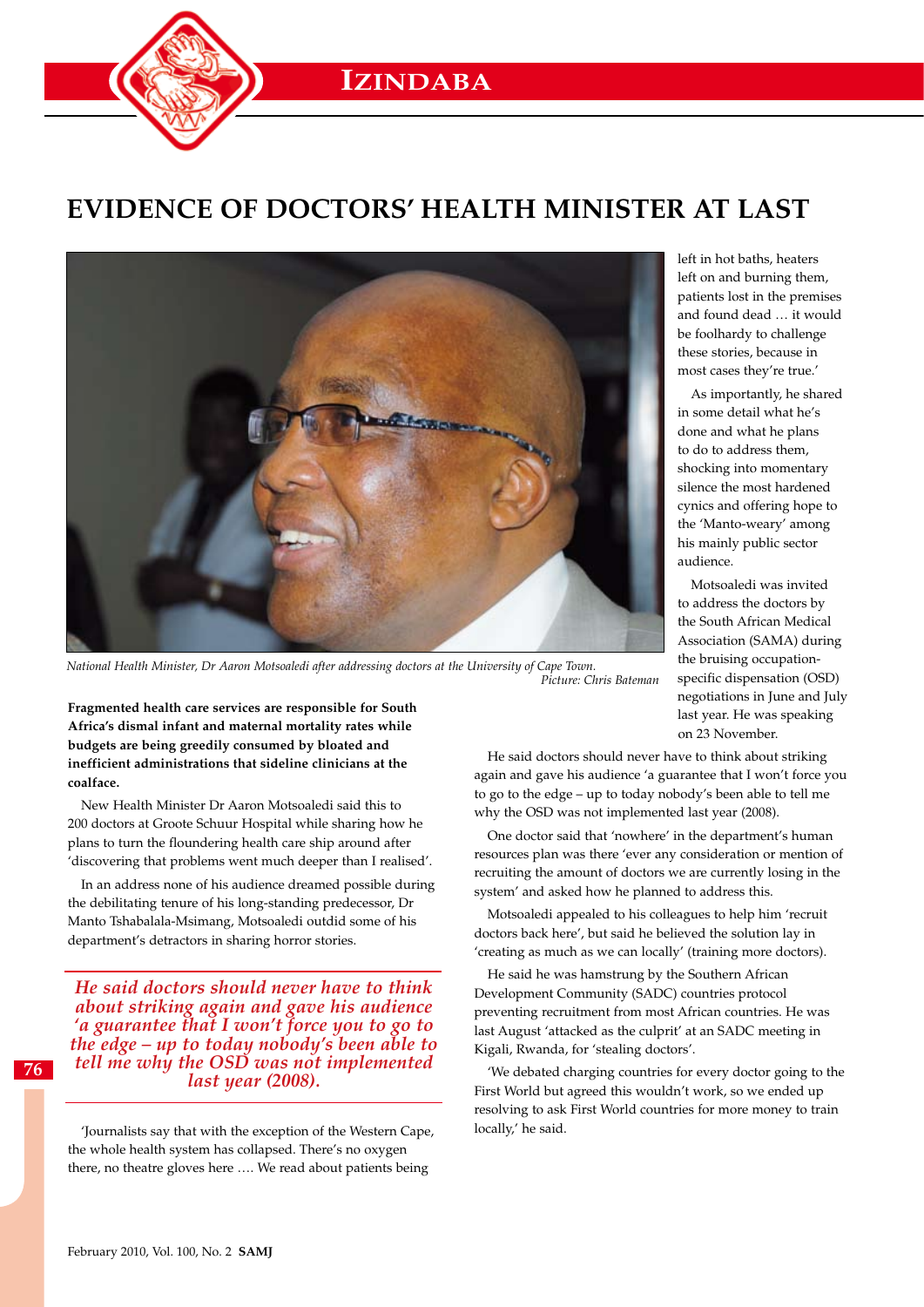## **'Nobody thought about human resources'**

In a strong criticism of the previous health regime, Motsoaledi said he was amazed that 'it seems nobody was thinking about' the development and management of human resources.

*The percentage growth of administrators versus clinical officers 'is just abnormal', he admitted. If he could get 'just 10% of those people out of the offices' and replace them with clinicians, morale and patient care would immediately improve.*

'In this economic meltdown they were saying certain posts can't be filled – but out at the coalface it's wrong to freeze anything. You can freeze administrative posts, but not at the coalface. The percentage growth of administrators versus clinical officers 'is just abnormal', he admitted. If he could get 'just 10% of those people out of the offices' and replace them with clinicians, morale and patient care would immediately improve.

'It's a very abnormal situation … freezing posts at hospitals while at all administrative offices no posts are frozen. If a director is not working they hire two more and then they get into conflict with one another and cancel each other out,' he added to laughter.

A 15-month Development Bank probe of the health (and educational) system, begun in February 2008 under former RDP minister Jay Naidoo, showed that 'we're filling offices and leaving clinics empty'.

It also produced alarming graphs of how South Africa was spending more money for lesser health care outcomes than equivalent developing countries, while failing to reduce infant mortality.

Motsoaledi said it was time the country returned to health care basics instead of just throwing money at problems.

During October and November last year a team of top UNAIDS professionals toured most of the country's HIV, TB and reproductive facilities to see how they could best be integrated into more efficient 'one visit' facilities. The report was due on his desk in December 2009.

With 40% of maternal deaths caused by HIV, he questioned why testing and prevention of mother-to-child transmission was not being done at hospitals.

**78**

'Also we have HIV/TB co-infection at 73% but nothing is integrated, nobody in a rural area will visit the next facility. When you look at the high HIV prevalence provinces like KwaZulu-Natal and Mpumalanga the TB cure rate is just 40%.'

#### **Health care delivered in disease 'silos'**

Provinces complained of not having enough antiretroviral sites, yet official site accreditation required dieticians, psychologists, the likes of which he'd not seen in any rural hospital.

'It means we're saying we want to do this for the next 100 years. Why for example can I, with an MB ChB, not examine and treat a woman who's been raped? We create unnecessary barriers.'

Motsoaledi revealed that on 21 and 22 November 2009 he called together all his hospital CEOs, clinical managers and nursing chiefs for an unprecedented feedback session. He told them they would be audited (for, *inter alia*, the National Health Insurance (NHI) implementation this year) on 6 points.

'You could see it was long overdue - some of them had the answers … but nobody had been listening.'

Embarrassingly for him, the first point of order was the cleanliness of hospitals.

'I have yet to meet a family where the father and mother and the children sit down to discuss how dirty the house is, but that's what I did last week,' he joked, shaking his head.

Staff attitude was a strong second point because 'where everyone is miserable, nobody gets better'.

Even though clinical staff sometimes worked 16 straight hours in difficult conditions, their attitude towards their patients was paramount. Besides the safety and security of patients, infection control was a major issue, one he has publicly admitted renders many hospitals 'veritable death traps'.

*Motsoaledi said he was determined to bring back the redoubtable health inspector, 'now known as environmental health officers', citing the preventable local cholera outbreaks in Messina in Limpopo Province early last year.*

*'The way our health system works is you get sick first and then you find us waiting at hospital … something has gone terribly wrong,' he added.*

Several hospitals had unqualified people in charge of infection control, not to mention junior nurses or clerks actually running the hospital. Hospital managers would however only be judged on performance during assessments, he added.

While government would shoulder responsibility for drug shortages, in many cases these were the fault of the hospital manager when, for example, 'warehouses stand full of drugs'.